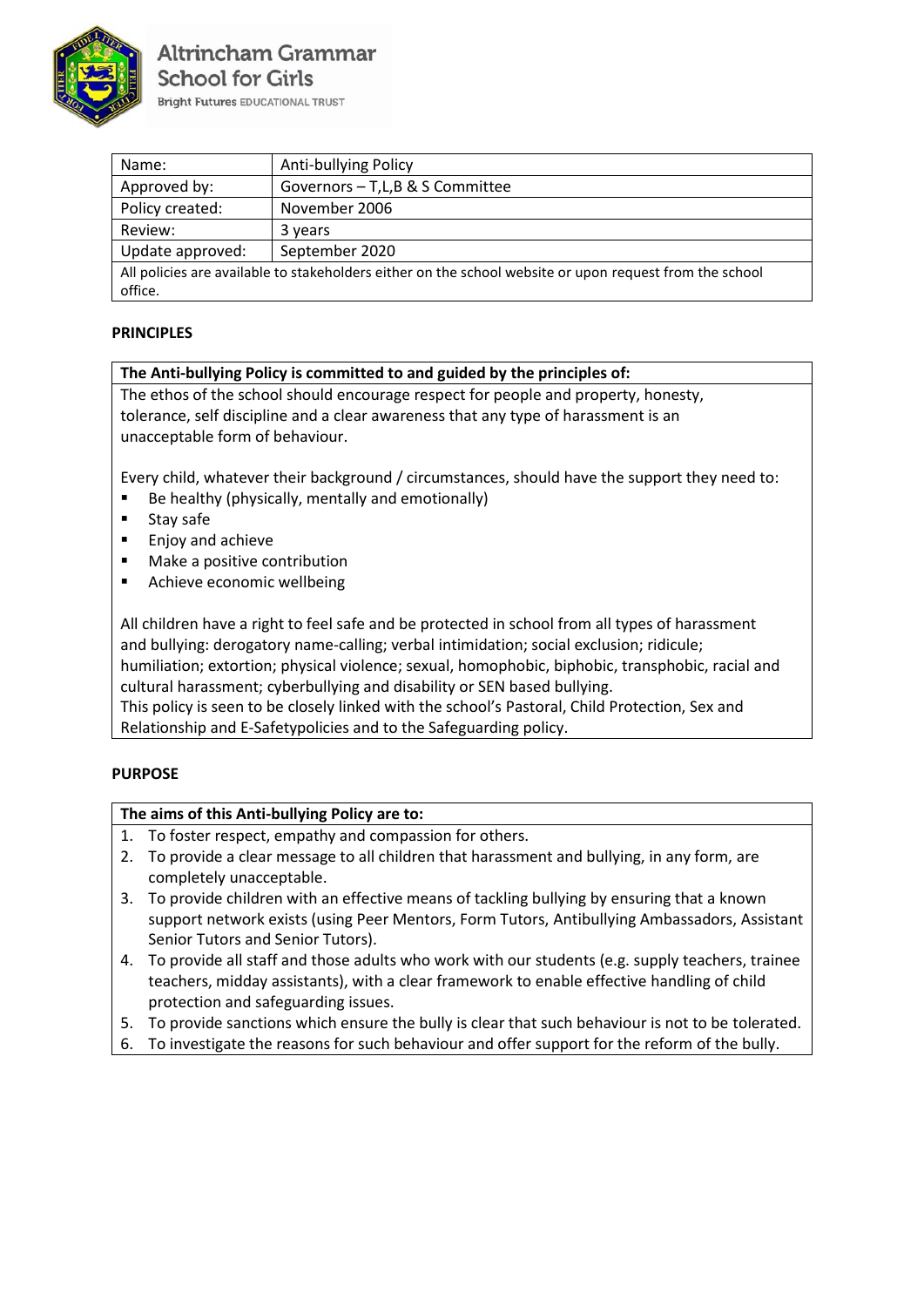

### **POLICY**

| 1.  | <b>Definition of Bullying Behaviour</b>                                                                                                     |
|-----|---------------------------------------------------------------------------------------------------------------------------------------------|
| 1.1 | Bullying is a subjective experience and can take many forms, making it extremely difficult to                                               |
|     | define. The nature of bullying is changing and evolving as technology develops.                                                             |
| 1.2 | All forms of bullying cause psychological, emotional and physical stress. Each child's response to                                          |
|     | being bullied is unique and the effects can lead to:                                                                                        |
|     | depression and anxiety<br>$\bullet$                                                                                                         |
|     | increased feelings of sadness, helplessness, low self-esteem, lack of confidence and loneliness<br>$\bullet$                                |
|     | loss of interest in activities they used to enjoy<br>$\bullet$                                                                              |
|     | lost or destroyed clothing, books, electronics, or jewellery<br>$\bullet$                                                                   |
|     | frequent headaches or stomach aches, feeling sick or faking illness<br>$\bullet$                                                            |
|     | changes in eating habits, like suddenly skipping meals or binge eating.<br>$\bullet$                                                        |
|     | difficulty sleeping or frequent nightmares<br>$\bullet$<br>declining grades, loss of interest in schoolwork, or not wanting to go to school |
|     | $\bullet$<br>sudden loss of friends or avoidance of social situations<br>$\bullet$                                                          |
|     | self-destructive behaviours such as harming themselves or talking about suicide.<br>$\bullet$                                               |
| 1.3 | Definitions are different and individuals have different experiences; however, from the                                                     |
|     | accounts that the Anti Bullying Alliance have heard from children and young people, they                                                    |
|     | consider bullying to be:                                                                                                                    |
|     | Repetitive, wilful or persistent<br>٠                                                                                                       |
|     | Intentionally harmful, carried out by an individual or a group<br>٠                                                                         |
|     | An imbalance of power, leaving the victim feeling defenceless<br>п                                                                          |
| 1.4 | Bullying can be:                                                                                                                            |
|     | Physical – pushing, kicking, hitting, pinching, biting and other forms of violence or threat.<br>٠                                          |
|     | Verbal - name calling, sarcasm, spreading rumours, persistent teasing.<br>٠                                                                 |
|     | Indirect - spreading rumours, malicious excluding from groups, writing graffiti, posting<br>٠                                               |
|     | photographs or images online.                                                                                                               |
|     | Emotional – intentional exclusion, ostracising, tormenting, threatening gestures, ridicule, and<br>Ξ                                        |
|     | humiliation.                                                                                                                                |
|     | Racist - racial taunts, graffiti, gestures.<br>٠                                                                                            |
|     | Religious - offensive comments, references to religious belief, lifestyle or background.<br>٠                                               |
|     | Sexual - unwanted physical contact, abusive comments, homophobic, biphobic, transphobic<br>٠                                                |
|     | abuse.                                                                                                                                      |
|     | Disability/educational need-which leads to any of the above.<br>п                                                                           |
|     | Cyber Bullying using technology such as mobile phones, email, social media sites to harass,<br>٠                                            |
|     | threaten, embarrass, intimidate or target another person.                                                                                   |
| 1.5 | Types of cyber-bullying include:                                                                                                            |
|     | Flaming: Online fights usually through emails, instant messaging or chat rooms where angry and<br>٠                                         |
|     | rude comments are exchanged.                                                                                                                |
|     | Denigration: Putting mean online messages through email, instant messaging, chat rooms, social<br>$\bullet$                                 |
|     | media or websites set up to make fun of someone.                                                                                            |
|     | Exclusion: Maliciously leaving someone out of a group such as instant messaging, friend sites, or<br>$\bullet$                              |
|     | other online group activities.                                                                                                              |
|     | Outing: Sharing secrets about someone online including private information, pictures, and<br>$\bullet$                                      |
|     | videos.                                                                                                                                     |
|     |                                                                                                                                             |
|     | Trickery: Tricking someone into revealing personal information then sharing it with others.<br>$\bullet$                                    |
|     | Impersonation: Pretending to be someone else when sending or posting mean or false messages<br>$\bullet$                                    |
|     | online.                                                                                                                                     |
|     | Harassment: Repeatedly sending malicious messages to someone online.<br>$\bullet$                                                           |
|     | Cyber-stalking: Continuously harassing and denigration including threats of physical harm.<br>$\bullet$                                     |
|     |                                                                                                                                             |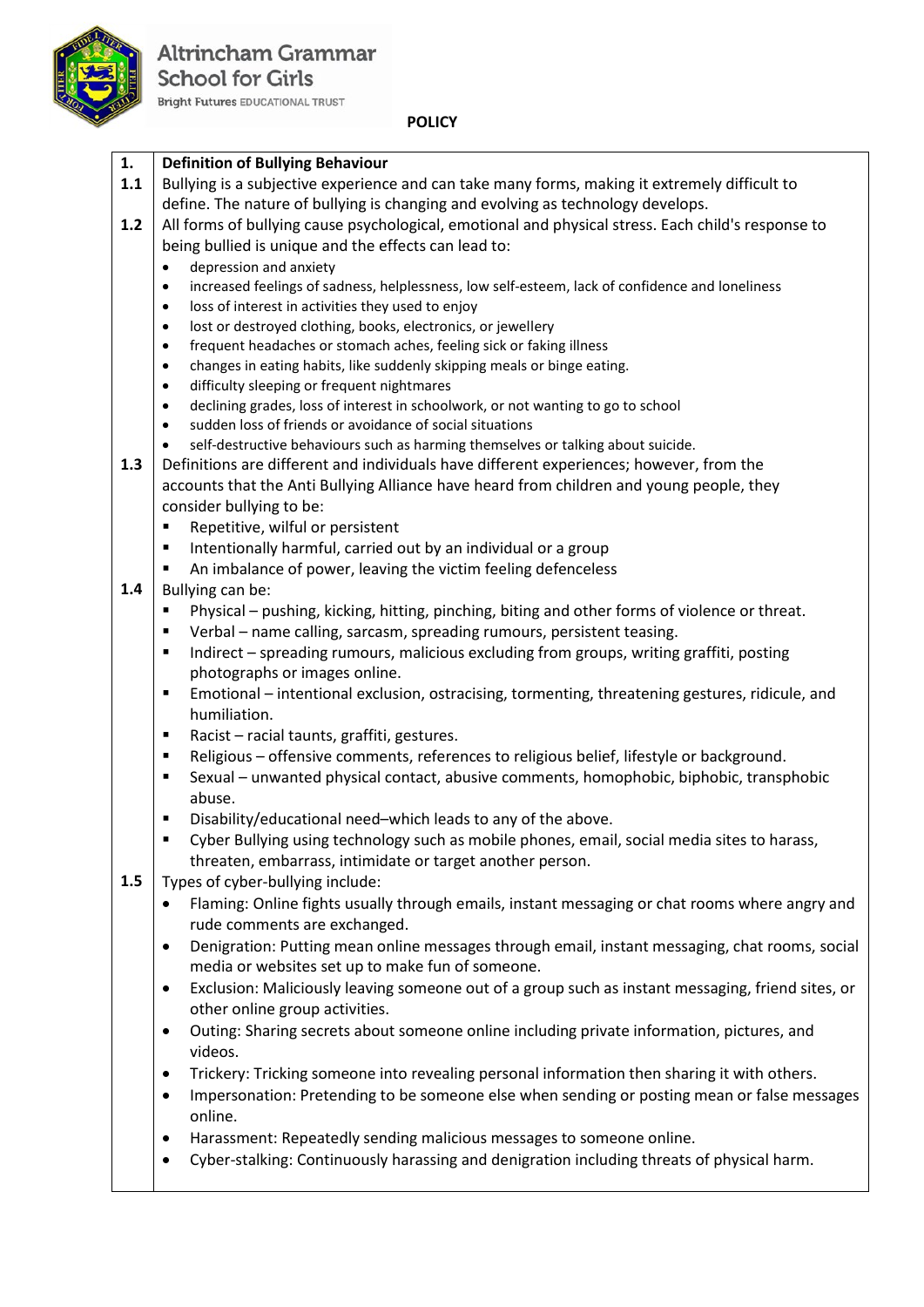

## **Altrincham Grammar School for Girls**

**Bright Futures EDUCATIONAL TRUST** 

#### **1.6** Actions NOT considered to be bullying

- Not liking someone
- Unintentionally excluding
- Accidentally bumping into someone
- A single act of telling a joke about someone
- Arguments
- Expression of unpleasant thoughts or feelings regarding others
- Isolated acts of harassment, aggressive behaviour, intimidation, or meanness
- **1.7** Reasons why children might bully someone include:
	- They think it's fun, or that it makes them popular or cool
	- They feel more powerful or important, or they want to get their own way all the time
	- They feel insecure or lack confidence or are trying to fit in with a group
	- They are fearful of other children's differences
	- They are jealous of another child
	- They are unhappy
	- They are copying what they have seen others do, or what has been done to them.

### **2. 2.1 2.2 2.3 2.4 2.5 2.6 2.7 2.8 2.9 Guidelines and procedures** Students who are victims of, or witness to, bullying should promptly inform any member of staff, which might include the Form Tutor, Sixth Form Tutor, Assistant Senior Tutor, Senior Tutor, Lead Senior Tutor or a teacher. If bullying is suspected or reported, the incident will be dealt with immediately by the member of staff who has been approached, or who suspects/observed the bullying. The pupil needs to be informed that it will be necessary to log the incident (via SIMS) which will alert the issue to the Senior Tutor. A clear account of the incident will be recorded in writing either by the victim or the member of staff recording the victim's verbal statement. The Lead Senior Tutor will interview all concerned and will record the incident and all information will be recorded for future reference. A record of all bullying instances will be logged in a central log kept by the Lead Senior Tutor. Parents/Carers will be kept informed by the Lead Senior Tutor. Subject teachers and form tutors will be asked to monitor the situation in their classroom. There will be a biannual audit and analysis of incident logs and interventions to continually improve practice.

| 3.  | <b>Strategies</b>                                                                                                                                |
|-----|--------------------------------------------------------------------------------------------------------------------------------------------------|
| 3.1 | The "No Blame" Approach – Initially the problem will be tacked using the "no blame"                                                              |
|     | approach, where staff will fully investigate the incident before making judgments. Details of this<br>method can be found in the Staff Handbook. |
| 3.2 | The "victim" and the bully are interviewed separately, although the "victim" may elect to                                                        |
|     | have a friend to support her throughout. The "victim" is reassured and the aim of the                                                            |
|     | procedure is explained to them.                                                                                                                  |
| 3.3 | The alleged bully is interviewed separately and is asked to consider how they would feel if they                                                 |
|     | were bullied. The reasons for their behaviour will be discussed. The bully is asked to give a                                                    |
|     | reassurance that the bullying will cease and told that the situation will be monitored and                                                       |
|     | formally reviewed on a specified date.                                                                                                           |
| 3.4 | The Restorative Practice approach will be used if it is appropriate to bring both pupils                                                         |
|     | together. The aim of this approach is to manage conflict and tensions by repairing harm                                                          |
|     | and building relationships. It encourages acceptance of responsibility and sets clear boundaries.                                                |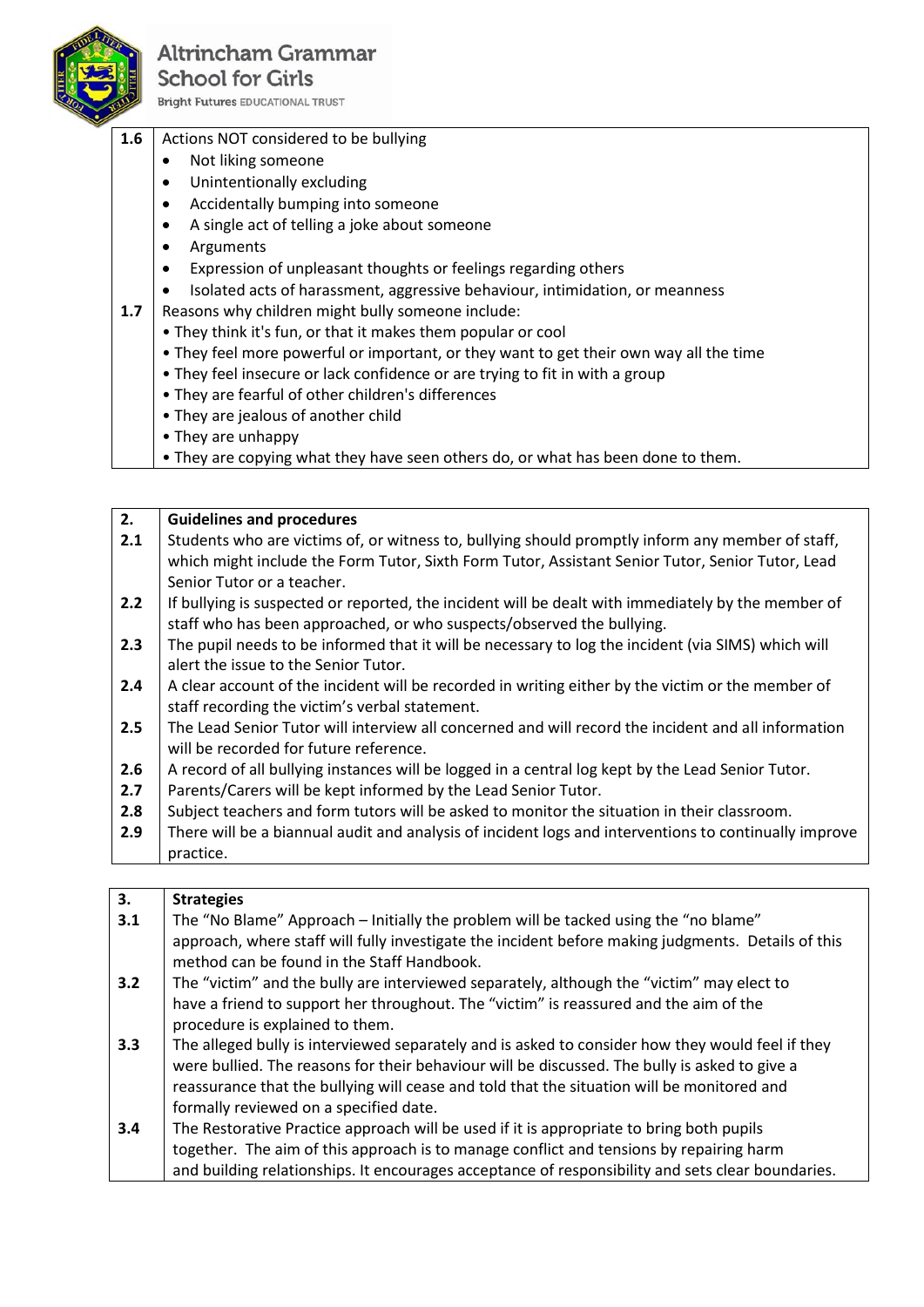

## Altrincham Grammar **School for Girls**

**Bright Futures EDUCATIONAL TRUST** 

- **3.5 3.6** It is not always possible to discover all the details of a particular incident, but certain strategies can be used, including: Restorative Practice, circle time, or obtaining an apology Advice and support from other agencies – counsellor, educational psychologist, police liaison (where necessary)
- **3.7** The school will keep parents/carers of the both the bully and the "victim" informed of developments and seek their support in monitoring the situation. It is not the school's policy to discuss with any parents/carers any action taken unless it is specifically about their child.

| 4. | Sanctions for Persistent Bullying |
|----|-----------------------------------|
|----|-----------------------------------|

- **4.1** In cases of persistent bullying, or when the bully fails to comply with the agreed procedures, one or more of the following sanctions may be used:
- **4.2** Formally recording the instances for the pupil / student record.
- **4.3** Involving the parents of both bully and victim and informing them of the consequences.
- **4.4** Isolating the bully at recreation and lunchtime, during which discussions with a Peer Mentor or the Pastoral Mentor can take place.
- **4.5** Withdrawing the bully from lessons after a discussion with the subject teacher, Head of Department and Senior Tutor.
- **4.6** In the event of persistent bullying, more serious sanctions can be used, e.g. after-school detention, staying till the end of a school day on days with early closure, removal of other privileges such as participation in school trips, internal exclusion, involvement of external agencies or permanent exclusion. This is not an exhaustive list and sanctions are subject to the particulars of the case. In particularly serious cases that lead to exclusion, governors will examine the evidence that a wide range of strategies had been tried and failed to affect a positive change in the bullying behaviour.
- **4.7** Schools have the legal power to make sure pupils behave and do not bully outside of school premises, for example on public transport, in nearby public communal areas and online. During school hours, including while pupils are taking part in school visits, after school clubs and cyber bullying the school has direct responsibility to ensure children feel safe and secure.

|--|

| 5.  | Prevention                                                                                                                                                                                                                                                      |  |
|-----|-----------------------------------------------------------------------------------------------------------------------------------------------------------------------------------------------------------------------------------------------------------------|--|
| 5.1 | A range of strategies are used to prevent and reduce bullying, to raise awareness of bullying:                                                                                                                                                                  |  |
|     | the consistent promotion of the school's code of behaviour which requires all students to<br>$\bullet$<br>respect the rights of others                                                                                                                          |  |
|     | The active promotion of compassionate relationships and empathy through assemblies, form<br>$\bullet$<br>activities and Citizenship lessons                                                                                                                     |  |
|     | involvement in initiatives such as Anti-Bullying Week<br>$\bullet$                                                                                                                                                                                              |  |
|     | training for all members of staff on anti-bullying policy and strategy<br>$\bullet$                                                                                                                                                                             |  |
|     | the supervision by school staff of recreational areas at lunch times and breaks<br>$\bullet$                                                                                                                                                                    |  |
|     | the training of a cross section of students as anti-bullying ambassadors<br>$\bullet$                                                                                                                                                                           |  |
|     | Anti-Bullying Ambassador drop in sessions at recreation time.<br>$\bullet$                                                                                                                                                                                      |  |
|     | the celebration of all student's backgrounds and cultures through assemblies<br>$\bullet$                                                                                                                                                                       |  |
|     | during assemblies and Citizenship learning sessions discuss and explore bullying issues with the<br>$\bullet$<br>children                                                                                                                                       |  |
|     | raising awareness of cyber bullying and teaching children to safely use technology (including<br>$\bullet$<br>mobile phones, email, internet)                                                                                                                   |  |
|     | all websites accessed in school are screened. This software screens the language used in all<br>$\bullet$<br>documents, emails and websites. Rude or offensive emails, websites, documents are sent to<br>the Vice Principal. Action will be taken and recorded |  |
|     | effective recording systems<br>$\bullet$                                                                                                                                                                                                                        |  |
|     | work with multi-agency teams including police and children's services as appropriate                                                                                                                                                                            |  |